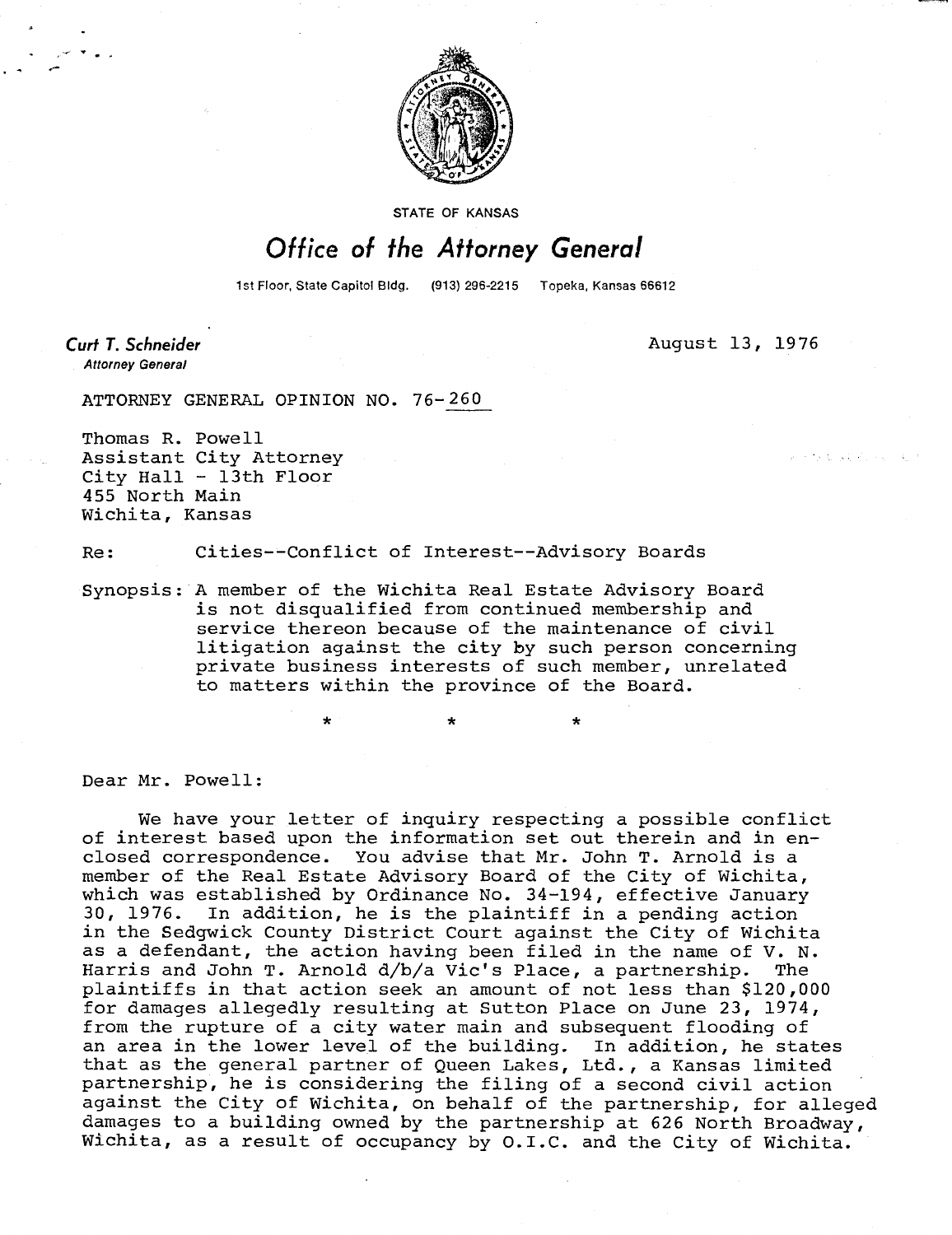Thomas R. Powell August 13, 1976 Page Two

Mr. Arnold has expressed concern whether any conflict of interest may exist as a result of, first, his prosecution of suits against the city as described above, and secondly, his continuing service and membership on the Real Estate Advisory Board of the city. Because of the city's adverse position in the litigation, the question has been forwarded to this office.

You inquire, first, on the basis of the foregoing facts, whether a conflict of interest exists under K.S.A. 1975 Supp. 75-4301 et seq. The only substantive proscription of the act is found at K.S.A. 1975 Supp. 75-4304, which provides that no public officer or employee shall in that capacity make or participate in the making of a contract with any person or business by which such officer or employee has a substantial interest. The facts described in your letter, and that of Mr. Arnold, involve no contract whatever between the City of Wichita and Mr. Arnold or a business in which he has a substantial interest, in the making of which he participated in his capacity as a member of the Advisory Board. Accordingly, I find no basis for concern under this section.

Secondly, you ask whether Mr. Arnold has any duty to file a report of interest in business affected by official acts under K.S.A. 1975 Supp. 75-4305, which provides in pertinent part thus:

> "Any public officer or employee who has not filed a disclosure of substantial interests and who, while acting in his official capacity, shall pass upon any matter which will affect any business in which such officer or employee shall hold a substantial interest shall, before he acts upon such matter, file a written report of the nature of said interest . . ."

In my judgment, as a member of the Real Estate Advisory Board of the City of Wichita, Mr. Arnold is neither an "officer" nor an "employee" of the city, and accordingly, neither this section, the preceding section, nor any other section of the general conflict of interest act, K.S.A. 1975 Supp. 75-4301 et seq., is applicable. The responsibility of the Board is set forth in section 3 of the ordinance, to be an "advisory board" to the city commission concerning land use, the financial impact of additions, changes and modifications thereof, and the impact of public streets or any other public use of land, or the economic changes on lands affected thereby. It must report annually on the matters reviewed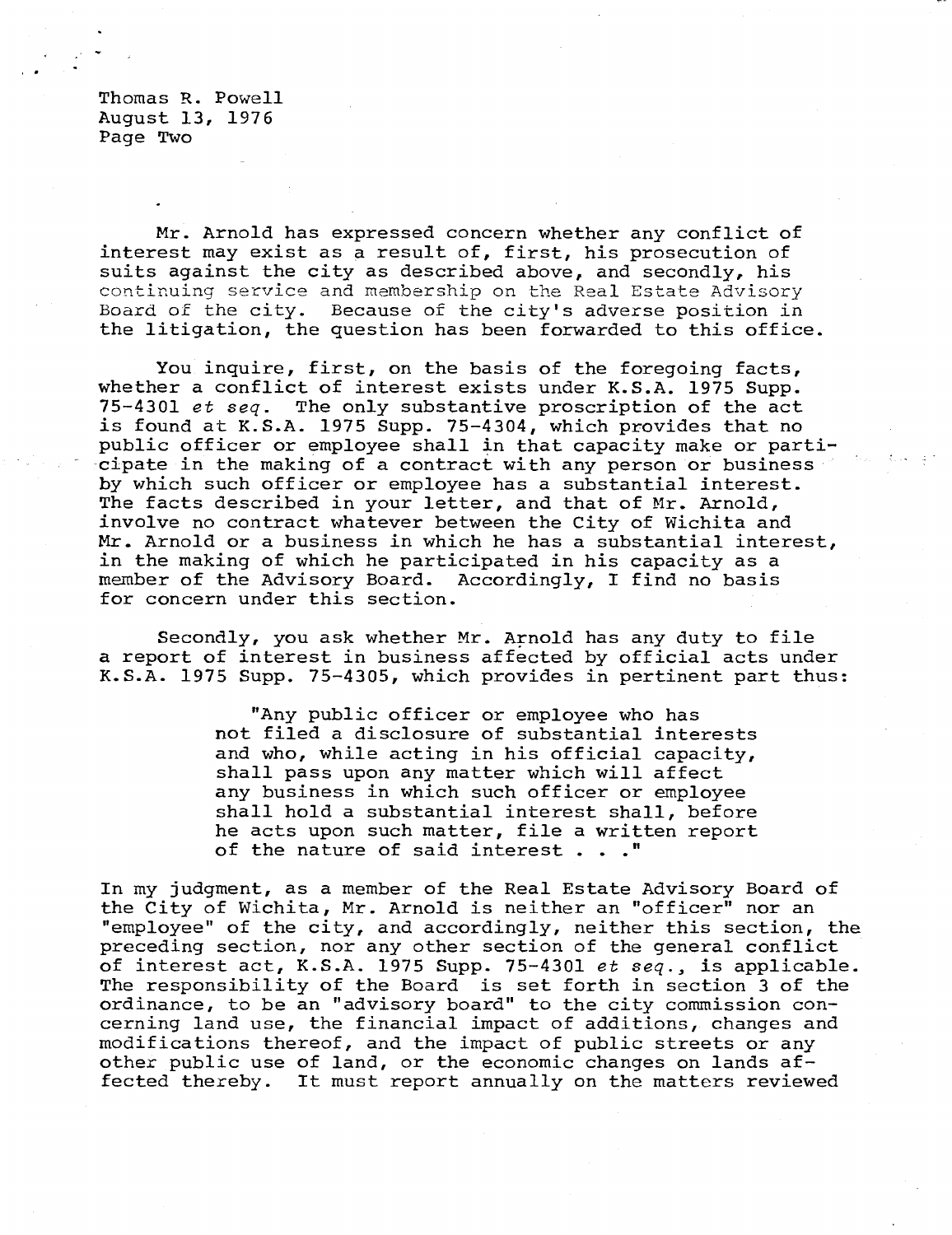Thomas R. Powell August 13, 1976 Page Three

by it. It exercises no sovereign power of the city, and indeed, has no power to act for the city in its corporate capacity whatever. Members of the board serve without compensation, and wield equally little power for and in behalf of the city in its capacity as a municipal corporation. Members act in an advisory role only. In my judgment, they are not officers or employees of the city, and for this reason, no question of a legal conflict of interest arises. See Jagger v. Green, 90 Kan. 153, 133 Pac. 174 (1913); Bassler v. Gordon, 119 Kan. 40, 237 Pac. 907 (1925); State ex rel. Coleman v. Rose, 74 Kan. 262, 86 Pac. 296 (1906).

Thirdly, you ask whether the filing of the lawsuit places Mr. Arnold in a position of acting adversely to the city in litigation or controversy under K.S.A. 12-1601, which states in pertinent part thus:

> "It shall be unlawful for any elected or appointed public officer of any city to act as attorney, counselor or adviser adversely to such city in any litigation or controversy in which said city may be directly or indirectly interested."

ES COMPLEMENT

Once again, this section applies only to officers of the city and is, accordingly, inapplicable to Mr. Arnold as a member of the Real Estate Advisory Board, in my judgment. In addition, even if Mr. Arnold were held to be an "officer" of the city, this section would nonetheless be inapplicable, for it does not disqualify any such officer from bringing legal action against the city as a party. It does disqualify them from acting as an "attorney, counselor or adviser" adversely to the city in such actions. By the general acceptation of these terms, they do not extend to the parties in litigation themselves, but to those acting in their behalf, such as attorneys, counselors and advisers, and the like.

Lastly, you ask whether any common law or other statutory law would prohibit Mr. Arnold's continued membership and service on the Board during the pendency of litigation against the city in which he is a plaintiff. I know of no such prohibition. Even if the position were to be regarded as one of a public office, it in no way appears that prosecution of this civil litigation in any way compromises Mr. Arnold's ability to exercise impartial and unhampered judgment in meeting his responsibilities to advise the city regarding those matters within the province of the Board. The litigation pertains to private business interests which are entirely unrelated to the duties and responsibilities of members of the Real Estate Advisory Board to the city commission and other